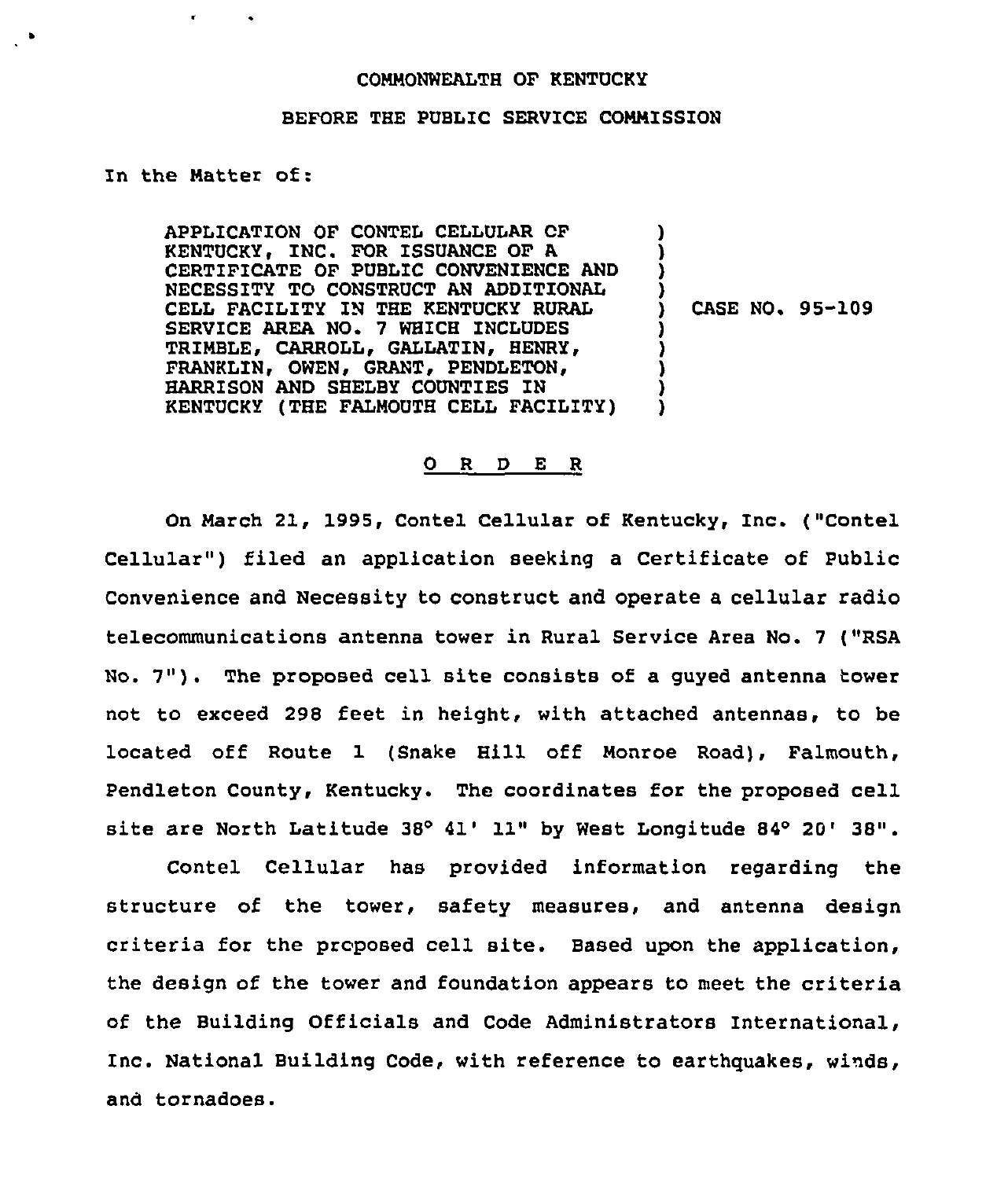Pursuant to KRS 100.324(1), the proposed cell site's construction is exempt from local zoning ordinances. However, Contel Cellular has notified the Pendleton County Judge Executive of the proposed construction. Contel Cellular has filed applications with the Federal Aviation Administration ("FAA") and the Kentucky Airport Zoning Commission ("KAZC") seeking approval for the construction and operation of the proposed cell site. Both applications are pending.

 $\bullet$  . <br> <br> <br> <br> <br> <br> <br> <br> <br><br><br><br><br>

Contel Cellular has filed notices verifying that each person who owns property or resides within 500 feet of the proposed cell site has been notified of the pending construction. The notice solicited any comments and informed the nroperty owners and residents of their right to intervene. To date, no comments have been received by the Commission.

Pursuant to KRS 278.280, the Commission is required to determine proper practices to be observed when it finds, upon complaint or on its own motion, that the facilities of any utility subject to its jurisdiction are unreasonable, unsafe, improper, or insufficient. To assist the Commission in its efforts to comply with this mandate, Contel Cellular should notify the Commission if it does not use this antenna tower to provide cellular radio telecommunications services in the manner set out in its application and this Order. Upon receipt of such notice, the Commission may, on its own motion, institute proceedings to consider the proper practices, including removal of the unused antenna tower, which should be observed by Contel Cellular.

$$
-2-
$$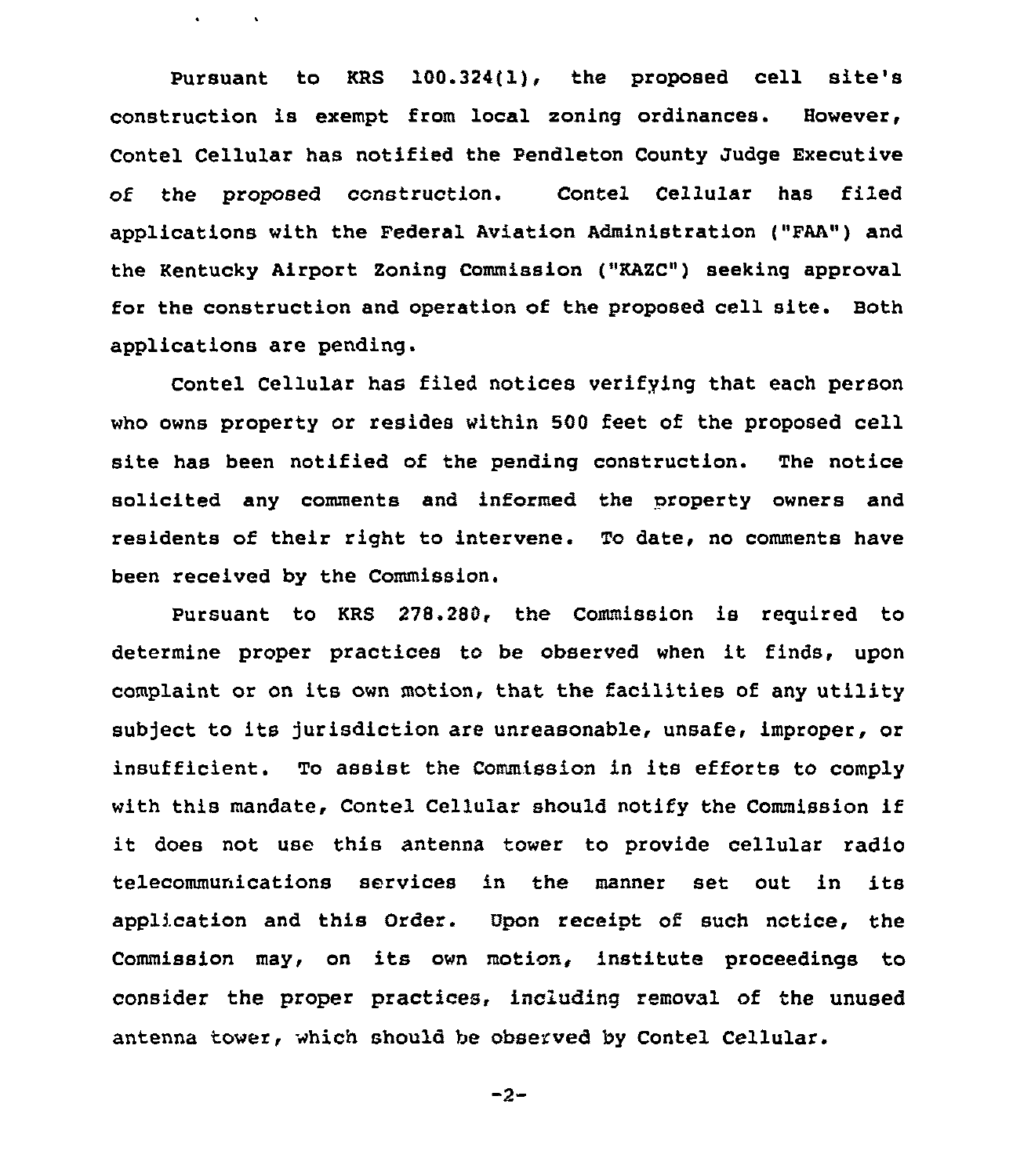The Commission, having cons'dered the evidence of record and being otherwise sufficiently advised, finds that Contel Cellular should be granted a Certificate of Public Convenience and Necessity to construct and operate the proposed cell site in RSA No. <sup>7</sup> under its currently approved tariff.

IT IS THEREFORE ORDERED that:

1. Contel Cellular be and it hereby is granted <sup>a</sup> Certificate of Public Convenience and Necessity to construct and operate a guyed antenna tower not to exceed 298 feet in height, with attached antennas, to be located at off Route 1 (Snake Hill off Monroe Road), Falmouth, Pendleton County, Kentucky. The coordinates for the proposed cell site are North Latitude 38° 41' ll" by West Longitude 84° 20' 38".

2. Contel Cellular shall file a copy of the final decisions regarding its pending FAA and KAZC applications for the proposed construction within 10 days of receiving these decisions.

3. Contel Cellular shall immediately notify the Commission in writing, if, after the antenna tower is built and utility service is commenced, the tower is not used for a period of 3 months in the manner authorized by this Order.

 $-3-$